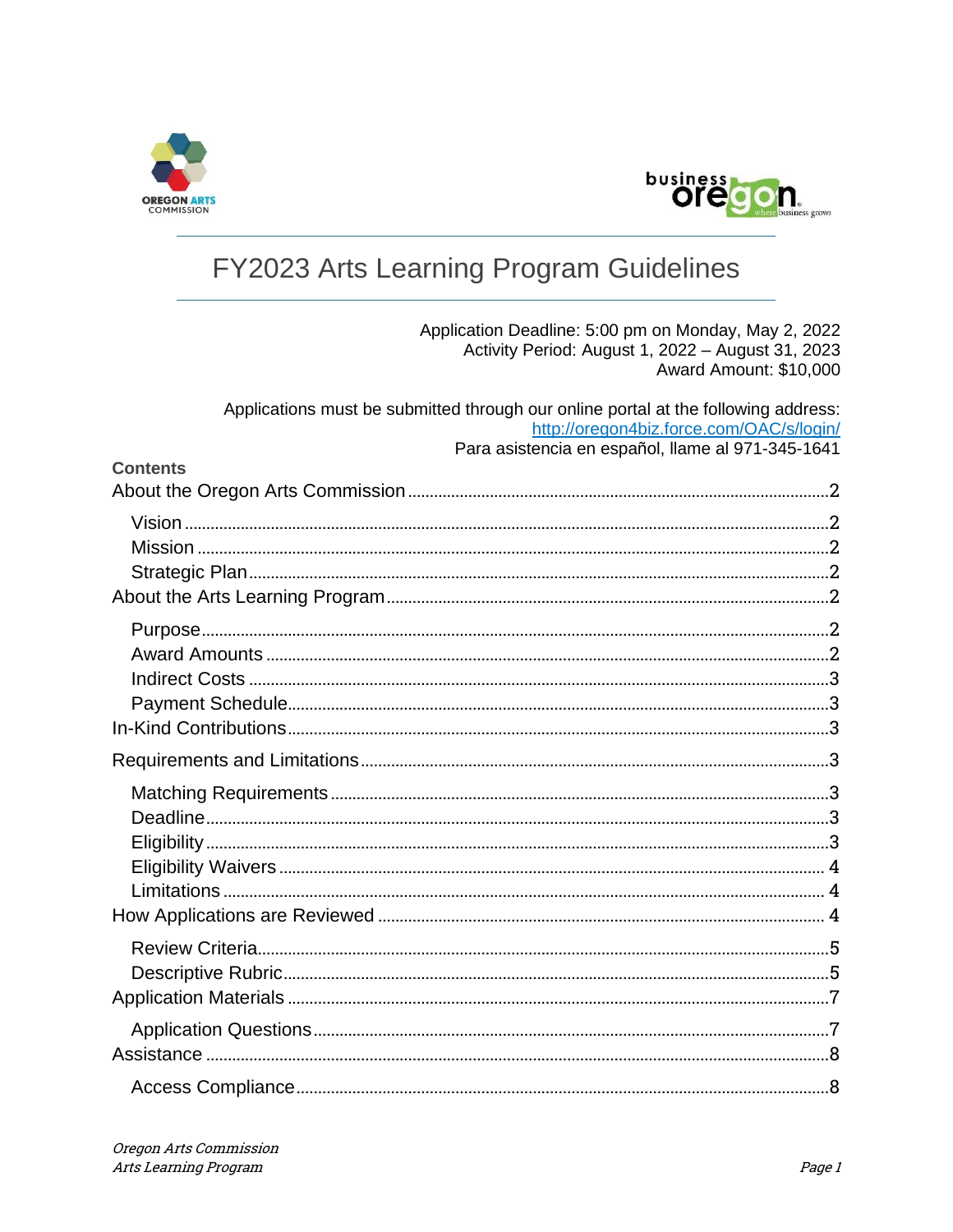# <span id="page-1-0"></span>**About the Oregon Arts Commission**

## <span id="page-1-1"></span>**Vision**

The Oregon Arts Commission envisions a future where communities celebrate creative expression, artists and arts organizations thrive through robust public support, the arts are recognized as an essential economic driver and Oregon is recognized as a leader for equity and inclusion in the arts.

## <span id="page-1-2"></span>**Mission**

To enhance the quality of life for all Oregonians through the arts by stimulating creativity, leadership and economic vitality.

## <span id="page-1-3"></span>**Strategic Plan**

The Arts Commission's full strategic plan is available on our website at [www.oregonartscommission.org/booklets/Oregon\\_Arts\\_Commission\\_Plan\\_Booklet](http://www.oregonartscommission.org/booklets/Oregon_Arts_Commission_Plan_Booklet)

# <span id="page-1-4"></span>**About the Arts Learning Program**

### <span id="page-1-5"></span>**Purpose**

The purpose of the Arts Learning Program is to support high-quality projects that: Provide a responsive opportunity for learning in and through the arts to benefit K-12 students; foster exchange of knowledge between artists and educators; and impact the achievement, skills and/or attitudes of learners.

The Arts Commission understands planning and implementing projects is difficult amidst the impacts of COVID-19 and the uncertain future. We intend to provide flexibility as project timelines change; allow for pilot approaches to service delivery models (including virtual or hybrid programming); and encourage new ways of thinking about access and impact. The Arts Commission is committed to supporting the success of projects during this unique time.

Funding priority will be given to quality projects that primarily impact schools in one or more of the following categories:

- [Title 1 participation](https://www.oregon.gov/ode/schools-and-districts/grants/ESEA/IA/Pages/Title-IA-Resources.aspx)
- [Location within a county with more than 16.9% of the population experiencing poverty;](https://data.ers.usda.gov/reports.aspx?ID=17826&AspxAutoDetectCookieSupport=1) and
- [Location in a rural community](https://www.oregon4biz.com/assets/reports/StrategicPlan2018s.pdf)

<span id="page-1-6"></span>**Award Amounts** Arts Learning awards are \$10,000.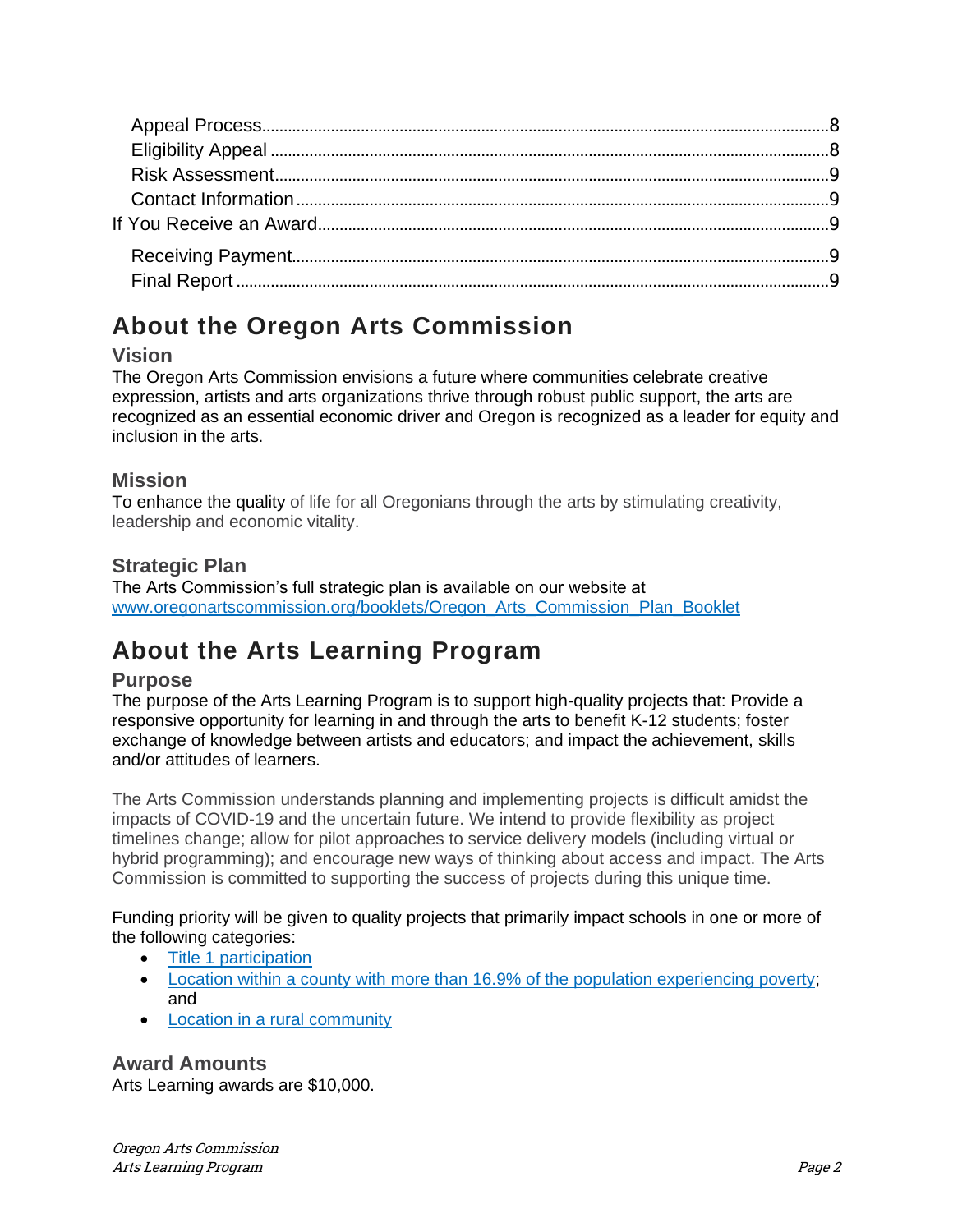#### <span id="page-2-0"></span>**Indirect Costs**

The Arts Commission does not prohibit organizations from including indirect costs in project budgets. However, a highly competitive application will include no more than the federal de minimus of 10%.

#### <span id="page-2-1"></span>**Payment Schedule**

Awards will not be paid out until after the start of the Federal Fiscal Year (October 1, 2022). Applicants should plan accordingly.

## <span id="page-2-2"></span>**In-Kind Contributions**

In-kind contributions are any non-cash contributions of time, services or property donated by individuals or organizations other than the applicant organization (third-party). In-kind contributions may include: Goods (computers, software, furniture and office equipment for use by your organizations or for special events); Services (meeting space, photocopy and mail services, administrative/financial support); or Expertise (legal, tax or business advice, marketing and website development, strategic planning).

Following are examples of in-kind contributions: A consultant regularly charges \$1,000 but gives you a reduced rate of \$600. The full value is \$1,000 but \$600 is a fee and \$400 is an in-kind donation. The local newspaper regularly charges \$350 for an ad but they are giving it you for free. The in-kind donation is \$350. Volunteer time should be calculated using: [http://independentsector.org/resource/the-value-of-volunteer-time/.](http://independentsector.org/resource/the-value-of-volunteer-time/)

## <span id="page-2-3"></span>**Requirements and Limitations**

#### <span id="page-2-4"></span>**Matching Requirements**

Awards in this program much be matched dollar-for-dollar with earned, contributed or in-kind support. The most competitive applications demonstrate funding commitments from other grantmakers or sources. Federal funding from the National Endowment for the Arts makes up a portion of these awards. Because of this, these awards are typically not eligible for use as a match for other federal funds. Applicants with projects that include a high percentage of federal funds are encouraged to contact the Arts Commission with questions about federal match requirements.

### <span id="page-2-5"></span>**Deadline**

All applications must be submitted through our online portal:

<https://oregon4biz.force.com/OAC/s/login/> no later than 5:00 pm on Monday, May 2, 2022 to receive consideration for funding. The Arts Commission is not responsible for late applications and cannot guarantee processing of applications submitted after the published deadline.

### <span id="page-2-6"></span>**Eligibility**

The Oregon Arts Commission has final determination on eligibility. The Commission may review eligibility at any time and request more information as necessary.

At the time of the application deadline, all applicant organizations must operate as a nonprofit as evidenced by:

- Current IRS 501(c)(3) federal tax-exempt status;
- Active registration with the State of Oregon for corporate, non-profit status; and
- Current Unique Entity Identifier (UEI) from SAM.gov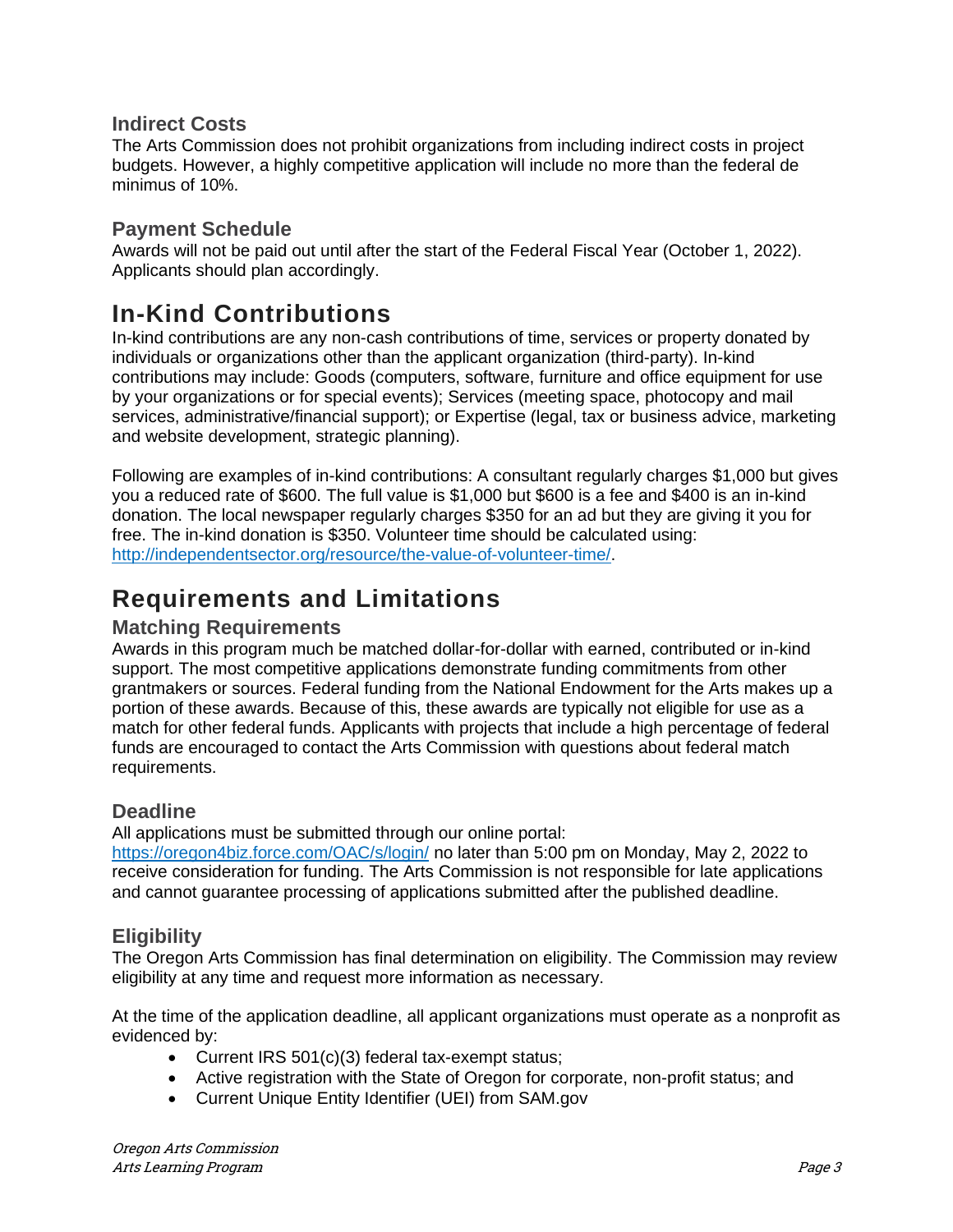- If you already have an account at SAM.gov, log in to see your UEI.
- If not, go to<https://sam.gov/content/entity-registration>
- Under Register Your Entity or Get a Unique Entity ID, click "Get Started"<br>■ You'll receive a pop up to accept the U.S. Government System terms to :
- You'll receive a pop up to accept the U.S. Government System terms to sign in. Click "Accept"
- You are taken to the log in page, click Create an account.
- Follow the prompts to log in.
- After you are logged into the website, it will take you to a "Workspace"
- Under Entity Management, click "Get Started"
- Under Get Unique Entity ID (SAM), click "Get Unique ID"
- Follow the prompts to get your ID

Note: Organizations that operate without their own distinct nonprofit status (e.g. organizations housed within an institution of higher learning, a larger nonprofit or a federally recognized tribe) may apply for a waiver for this requirement. See ["Eligibility Waivers"](#page-3-0) section.

Organizations using a fiscal sponsor are not eligible to apply.

#### <span id="page-3-0"></span>**Eligibility Waivers**

The Arts Commission recognizes that some organizations or departments operate without their own distinct nonprofit status. These organizations may apply for a waiver to the eligibility requirements related to IRS and State of Oregon nonprofit status. If your organization has an approved waiver for the Arts Commission's Operating Support Program you do not to resubmit for this program.

For more information and how to apply, please visit Eligibility Waivers on our website at [https://www.oregonartscommission.org/waivers.](https://www.oregonartscommission.org/waivers)

#### <span id="page-3-1"></span>**Limitations**

Arts Learning Program funds may not be used for the following:

- Events whose primary focus is to raise funds for a non-arts purpose;
- Services to entities located outside of Oregon;
- Activities that take place outside the grant's defined activity dates; and
- Tuition assistance or scholarships for college, university or other degree bearing courses of study.

## <span id="page-3-2"></span>**How Applications are Reviewed**

Arts Commission staff reviews submitted applications for eligibility, completeness and accuracy. Applications that meet program requirements are accepted for further review. Applications are then reviewed by a panel of professionals with experience in the arts and other fields relevant to the grant program. The Arts Commission considers panel recommendations for funding and determines final award amounts.

Membership on review panels changes every year, so applicants should not assume that panelists have any prior knowledge of their work. Applicants who would like to nominate a panelist for consideration to review applications may do so by filling out the nomination form at [https://www.oregonartscommission.org/sites/default/files/publication\\_or\\_resource/resource\\_file/](https://www.oregonartscommission.org/sites/default/files/publication_or_resource/resource_file/Grants_Panel_NominationForm.pdf) [Grants\\_Panel\\_NominationForm.pdf](https://www.oregonartscommission.org/sites/default/files/publication_or_resource/resource_file/Grants_Panel_NominationForm.pdf)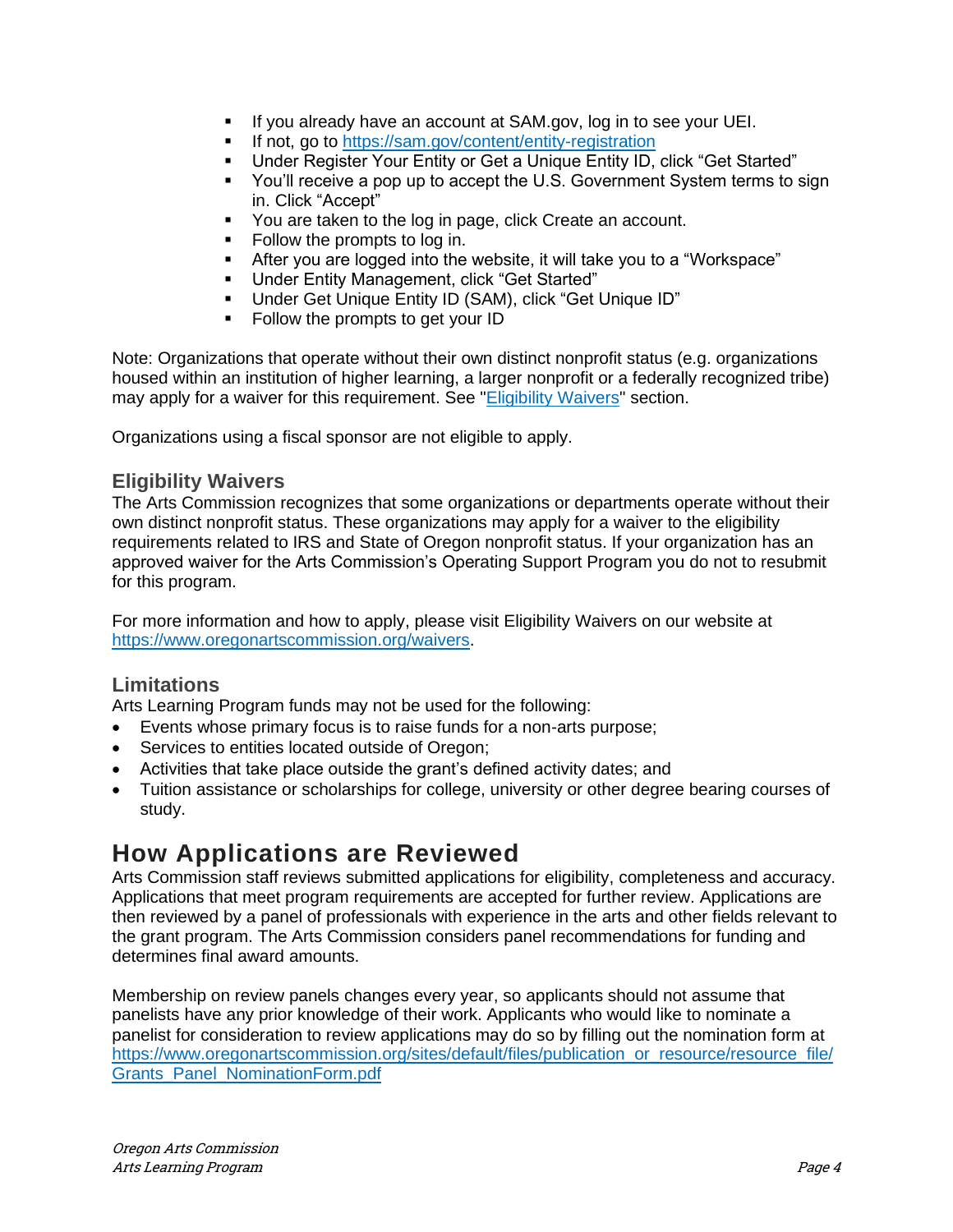#### <span id="page-4-0"></span>**Review Criteria**

The following review criteria will be used to evaluate applications (0 is the lowest score):

#### • **Project Quality and Responsiveness (0 to 40 points)**

- o Quality of opportunities to learn in and through the arts;
- $\circ$  Responsiveness of the project to the learning needs of a specific population;
- $\circ$  Selection process for determining which individuals will teach the arts and appropriateness of their skill sets to the project; and
- o Artistic excellence and artistic merit.

#### • **Project Support (0 to 30 points)**

- o Readiness of paid staff to assure project success;
- $\circ$  Viability and development of recruitment plan to assure the specific populations defined are the primary participants in the project;
- $\circ$  Commitment to preparation and support of teaching artists during the project; and
- o Clarity and relevance of project budget.

#### • **Project Impact (0 to 30 points)**

- o Articulation of what will change for learners as a result of the project; and
- o Viability of process to measure change.

(Click here to view the NEA's definition of artistic excellence and artistic merit: [https://www.arts.gov/grants-organizations/art-works/application-review\)](https://www.arts.gov/grants-organizations/art-works/application-review)

#### <span id="page-4-1"></span>**Descriptive Rubric**

Applicants are advised to use the descriptive qualities to craft an application. Panelists are advised to use the same descriptive qualities to assign a score for each application section.

#### **Project Quality and Artistic Excellence (0 to 40 points)**

| <b>Review Criteria</b>                                                                 | <b>Highly Competitive</b><br><b>Applications</b>                                                                                                                                                    | Competitive<br><b>Applications</b>                                                                                                                                             | <b>Non-Competitive</b><br><b>Applications</b>                                                                                                                                                |
|----------------------------------------------------------------------------------------|-----------------------------------------------------------------------------------------------------------------------------------------------------------------------------------------------------|--------------------------------------------------------------------------------------------------------------------------------------------------------------------------------|----------------------------------------------------------------------------------------------------------------------------------------------------------------------------------------------|
| Quality of<br>opportunities to<br>learn in and<br>through the arts                     | Learners have<br>sequential<br>opportunities to<br>engage deeply in the<br>arts throughout the<br>funding period.                                                                                   | Learners have multiple<br>opportunities to<br>engage with the arts<br>with moderate depth<br>during a portion of the<br>funding period.                                        | Learners have limited,<br>stand-alone or passive<br>opportunities to<br>experience the arts.                                                                                                 |
| Responsiveness of<br>the project to the<br>articulated needs of<br>a school or schools | Project design<br>responds to a clearly<br>articulated need and<br>includes a formative<br>process for gathering<br>external input.<br>Project is designed<br>to adapt to changing<br>school needs. | Project design<br>responds to a need<br>and includes<br>opportunities for<br>gathering external<br>input. Project has<br>some ability to adapt<br>to changing school<br>needs. | Project design lacks<br>external input, makes<br>assumptions about or<br>is indifferent to needs<br>of different schools.<br>Project at risk of not<br>succeeding if school<br>needs change. |
| Selection process<br>for determining<br>which individuals<br>will teach the arts       | Skill sets of<br>individuals who<br>teach the arts are<br>intentionally matched                                                                                                                     | Skill sets of individuals<br>who will teach the arts<br>are aligned with the                                                                                                   | Skill sets of individuals<br>who teach the arts are<br>disconnected from the                                                                                                                 |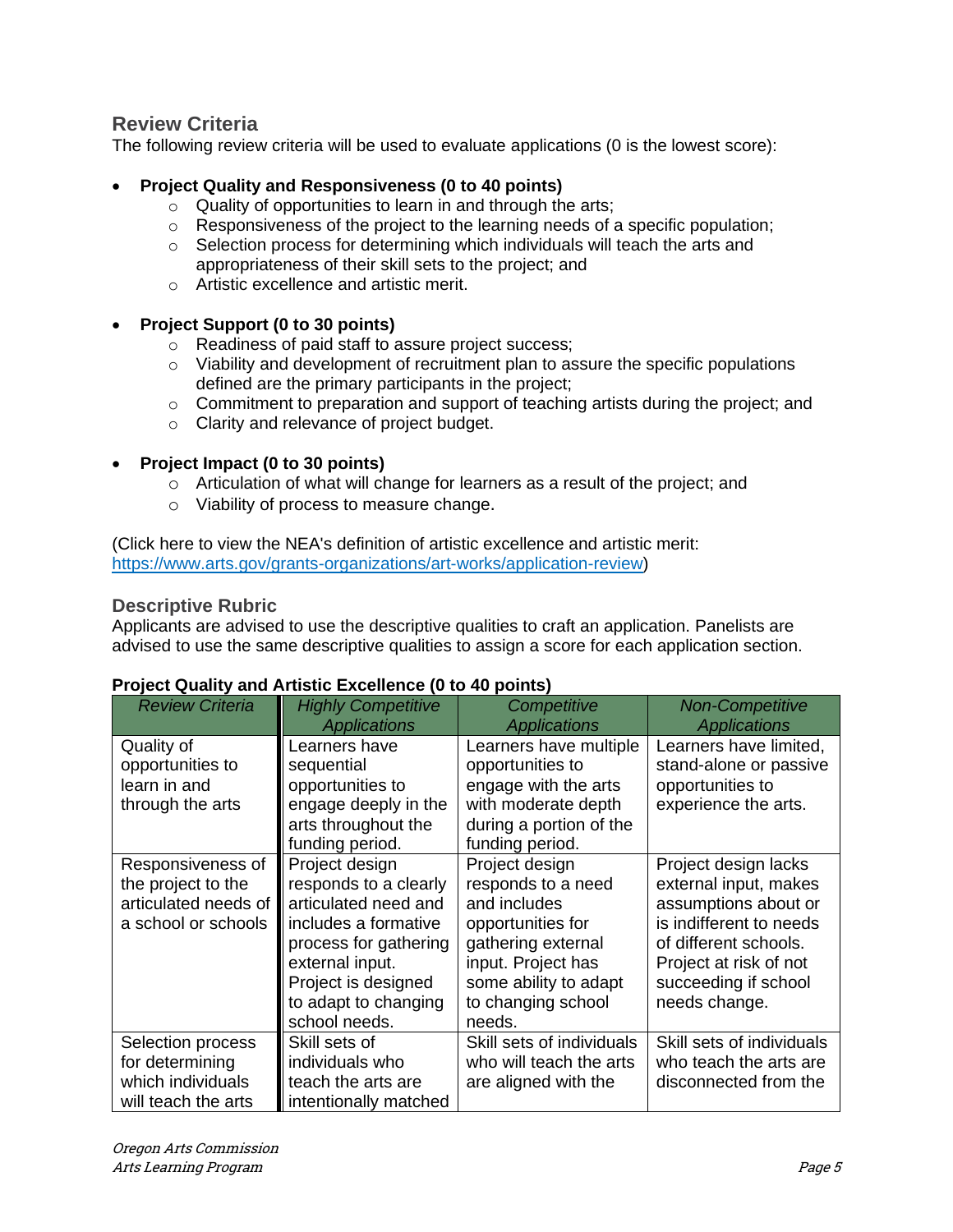| <b>Review Criteria</b>                                                                         | <b>Highly Competitive</b><br><b>Applications</b>                                                                                                                   | Competitive<br><b>Applications</b>                                                                                                                                                                    | <b>Non-Competitive</b><br><b>Applications</b>                                                              |
|------------------------------------------------------------------------------------------------|--------------------------------------------------------------------------------------------------------------------------------------------------------------------|-------------------------------------------------------------------------------------------------------------------------------------------------------------------------------------------------------|------------------------------------------------------------------------------------------------------------|
| and<br>appropriateness of<br>their skill sets to the<br>project                                | to the needs of the<br>school(s) to be<br>served.                                                                                                                  | needs of the school(s)<br>to be served.                                                                                                                                                               | needs of the project or<br>school(s) to be served.                                                         |
| Quality of<br>interactions<br>between artists and<br>educators in<br>support of the<br>project | Artists and educators<br>engage in<br>meaningful<br>interactions during<br>the project, guiding<br>implementation and<br>enhancing<br>experiences for<br>learners. | Artists and educators<br>work together to<br>implement project, but<br>may focus on separate<br>areas of expertise<br>rather than partnering<br>to create a consistent<br>co-learning<br>environment. | Artists and educators<br>interactions are<br>focused primarily on<br>logistics rather than<br>co-learning. |

## **Artistic Merit: Project Readiness (0 to 30 points)**

| <b>Review Criteria</b>                                                              | <b>Highly Competitive</b>                                                                                                                                              | Competitive                                                                                                                                                   | <b>Non-Competitive</b>                                                                                                                                        |
|-------------------------------------------------------------------------------------|------------------------------------------------------------------------------------------------------------------------------------------------------------------------|---------------------------------------------------------------------------------------------------------------------------------------------------------------|---------------------------------------------------------------------------------------------------------------------------------------------------------------|
|                                                                                     | <b>Applications</b>                                                                                                                                                    | <b>Applications</b>                                                                                                                                           | <b>Applications</b>                                                                                                                                           |
| Readiness of<br>applicant to assure<br>project success:<br>adequate staffing        | Applicant has<br>secured adequate<br>capacity and<br>expertise to<br>excellently<br>administer the<br>project, likely due to                                           | Applicant has capacity<br>and knowledge to<br>administer project,<br>though staff may<br>encounter competing<br>priorities; contractors<br>may provide some   | Organization is<br>inadequately prepared<br>to implement the<br>project or staff lacks<br>the expertise to<br>effectively implement.                          |
| Readiness of<br>applicant to assure<br>project success:<br>financial<br>preparation | qualified paid staff.<br>Multiple secured<br>contributions<br>demonstrate local<br>and regional<br>commitment,<br>including a balance<br>of in-kind and cash.          | additional support.<br>Adequate resources in<br>place to assure project<br>implementation.                                                                    | High amounts of<br>unsecured<br>contributions and/or<br>heavy reliance on a<br>single funding source.                                                         |
| Engagement level<br>of school(s) with<br>the project                                | School(s) are<br>engaged well in<br>advance of<br>application<br>submission,<br>assuring full<br>participation and<br>contributing<br>resources to project<br>success. | Significant school<br>commitment was<br>secured in advance of<br>application submission,<br>but participation or<br>contributions may be<br>somewhat limited. | Project relies heavily<br>on marketing to recruit<br>school(s) and requires<br>little to no<br>engagement;<br>school(s) are passive<br>recipients of project. |
| Clarity and<br>relevance of project<br>budget                                       | Budget is clear and<br>accurate, with<br>estimated costs in<br>line with the scope<br>of the project.                                                                  | Budget has points of<br>confusion, but mostly<br>matches the scope of<br>the project.                                                                         | Budget is unclear,<br>inaccurate or out of<br>alignment with scope<br>of the project.                                                                         |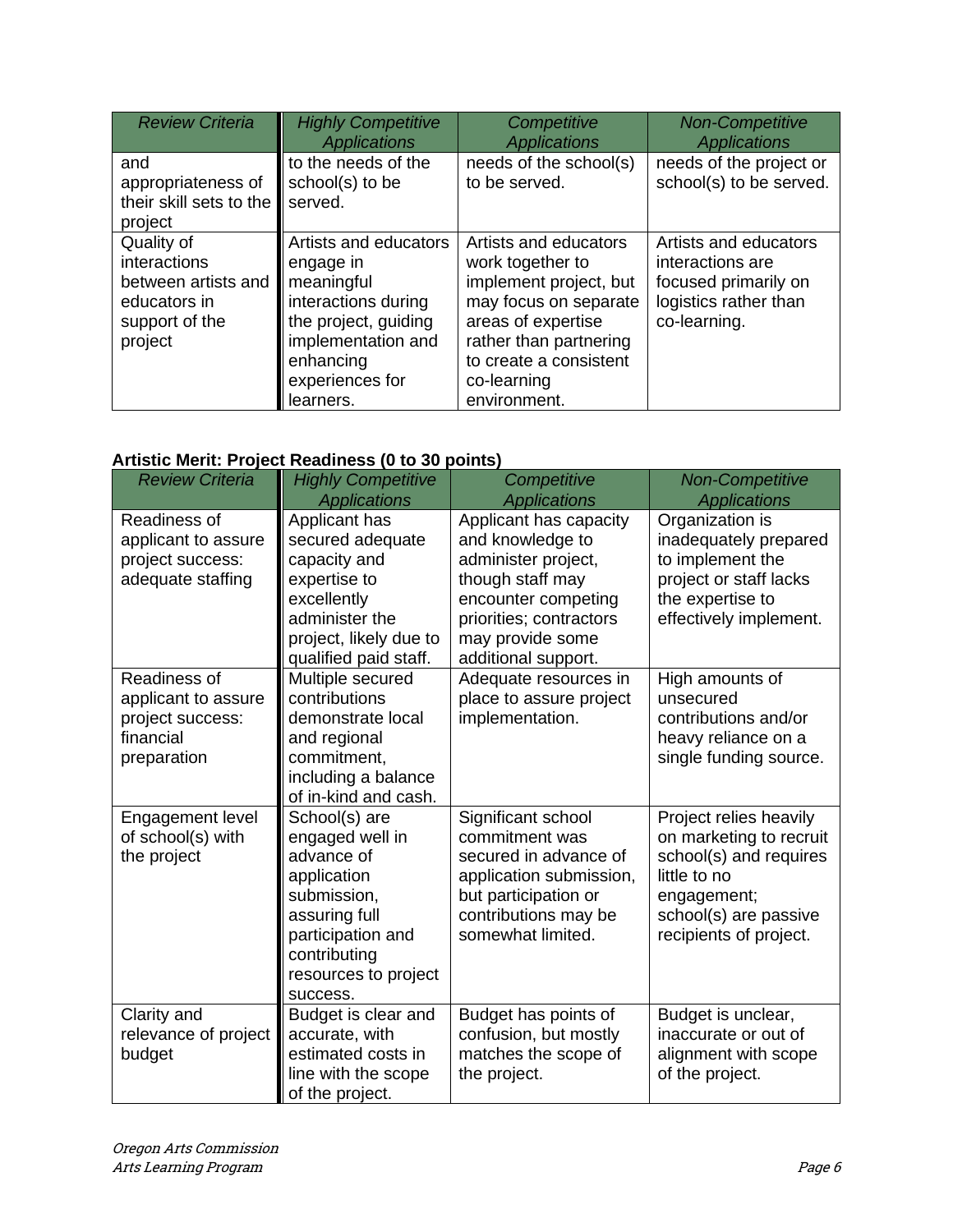#### **Artistic Merit: Project Impact (0 to 30 points)**

| <b>Review Criteria</b>                                                                        | <b>Highly Competitive</b>                                                                                       | Competitive                                                                                                                 | <b>Non-Competitive</b>                                                                                                                                                                                                                                                        |
|-----------------------------------------------------------------------------------------------|-----------------------------------------------------------------------------------------------------------------|-----------------------------------------------------------------------------------------------------------------------------|-------------------------------------------------------------------------------------------------------------------------------------------------------------------------------------------------------------------------------------------------------------------------------|
|                                                                                               | <b>Applications</b>                                                                                             | <b>Applications</b>                                                                                                         | <b>Applications</b>                                                                                                                                                                                                                                                           |
| Potential impact of<br>project on priority<br>schools, as defined<br>in program<br>guidelines | Project is focused<br>exclusively on<br>benefitting priority<br>schools and<br>designed to meet<br>their needs. | Project will provide a<br>reasonable benefit to<br>priority schools, but<br>may not be highly<br>customized.                | Project will provide little<br>benefit beyond<br>exposure to priority<br>schools, neglects to<br>account for their unique<br>needs or serves other<br>types of schools.                                                                                                       |
| Articulation of what<br>will change for<br>learners as a result<br>of the project             | Meaningful change<br>for learners is<br>defined and can<br>be measured<br>during the funding<br>period.         | Some change is<br>projected but may not<br>be achievable during<br>the funding period or<br>lacks relevance to<br>learners. | Change is<br>unreasonable for<br>project scope or not<br>meaningful for learners.                                                                                                                                                                                             |
| Viability of process<br>to measure change                                                     | Defined evaluation<br>plan is in place to<br>measure change.                                                    | Evaluation plan would<br>benefit from further<br>development, but is<br>reasonably situated to<br>measure change.           | Emphasis is on<br>program feedback<br>rather than measuring<br>change for learners;<br>over-reliance on<br>outputs (demographics,<br>number of participants,<br>contact hours etc.)<br>rather than outcomes<br>(change in<br>achievement, skills or<br>attitude of learners). |

# <span id="page-6-0"></span>**Application Materials**

<span id="page-6-1"></span>**Application Questions**

- **Mission Statement (max 800 characters)**: Provide your organization's mission statement.
- **Project Description (max 300 characters)**: One sentence project summary beginning with the words "To support..."
- **Project Quality and Responsiveness (up to 7,000 characters, 40 max points)**:
	- $\circ$  Describe the project and the opportunities participants will have to learn in and through the arts (include the number of hours students will engage in arts learning)
	- $\circ$  Define the specific population(s) of learners this project has been designed to serve and how is it meeting their learning need (indicate schools engaged in the project and which priority categories they represent—Title 1, rural or high-poverty county);
	- $\circ$  Describe the training and experience of individuals who will work directly with learners and why they were selected for this project; and
	- o Explain how artists and educators will interact during the project.
- **Project Support (up to 5,000 characters, 30 max points)**:
	- $\circ$  List the staff persons responsible for supervising the project and how they are prepared to assure its success;
	- $\circ$  Describe the recruitment plan to assure the specific populations defined above are the primary participants in the project; and
	- $\circ$  Describe the plan for preparing and supporting individuals who are working directly with youth during the project.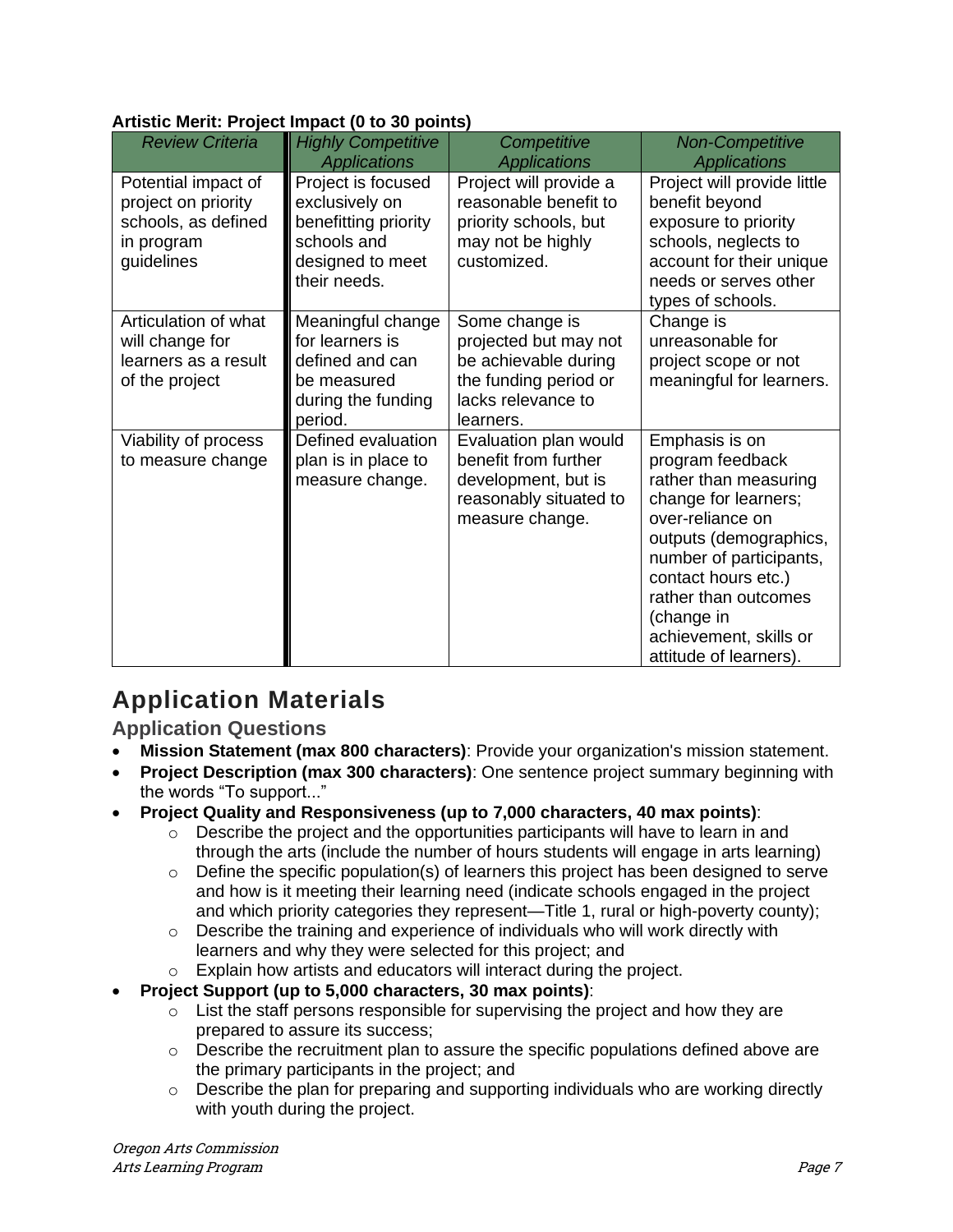- **Project Impact (up to 5,000 characters, 30 max points)**:
	- o Describe what will change for learners as a result of this project;
	- o Describe how you will know if change has taken place; and
	- o Describe the process for measurement.
- **Project Budget (Revenue and Expenses)**
- **Budget Narrative (up to 5,000 characters)**

## <span id="page-7-0"></span>**Assistance**

Para asistencia en español, llame al 971-345-1641

Assistance with technical requirements and application scope is available from the Arts Commission staff prior to the application deadline. Applicants may also seek feedback after funding decisions have been made. Call 503-986-0082 or email [arts.grants@biz.oregon.gov](mailto:arts.grants@biz.oregon.gov) with questions. The guidelines are available online at <https://www.oregonartscommission.org/grants/>

Upon request, Arts Commission application materials will be made available in an alternate format such as Braille, large type, or on audiotape. Applicants who are hearing‐ impaired and require TDD assistance should call (800) 735‐2900.

#### <span id="page-7-1"></span>**Access Compliance**

Any entity that provides services to the public must certify that it complies with the Americans with Disabilities Act of 1990, 42, USC Sec. 12101, et seq. and agrees not to discriminate on the basis of race, creed, religion, color, sex, marital status, political opinion, familial status, national origin, age, gender, sexual orientation, military status, gender identity, source of income or disability status. The Arts Commission provides assistance to Oregon arts groups on issues of access. Contact the Oregon Arts Commission at (503) 986-0082 or [arts.grants@biz.oregon.gov](mailto:arts.grants@biz.oregon.gov) for information or assistance. TDD assistance is available at (800) 735-2900. Applicants will certify their compliance within the application.

#### <span id="page-7-2"></span>**Appeal Process**

The Oregon Arts Commission recognizes that procedural errors may occur in the application process. The Arts Commission is committed to acknowledging errors and rectifying the effects. Appeals may not be made on the basis of an applicant's disagreement with an assessment of how the application met the review criteria, the judgment of a review panel or the amount of the award.

Applicants considering an appeal should contact the Arts Commission at 503-986-0082 or [arts.grants@biz.oregon.gov](mailto:arts.grants@biz.oregon.gov) for guidance. Letters of appeal must be submitted to the Arts Commission's Executive Director within 30 days of decision notification. Appeals are reviewed and acted on by the Arts Commission's Board. Appeals may result in an approval of an award or an increase in the award amount if the applicant can satisfactorily document that the application was misrepresented or improperly reviewed through no fault of the applicant. If the appeal is supported by the Arts Commission's Board, funds will be awarded only if they are available.

### <span id="page-7-3"></span>**Eligibility Appeal**

Applicants not meeting one or more of the eligibility requirements as determined by staff are encouraged to discuss the decision with staff. Appeals concerning eligibility determination may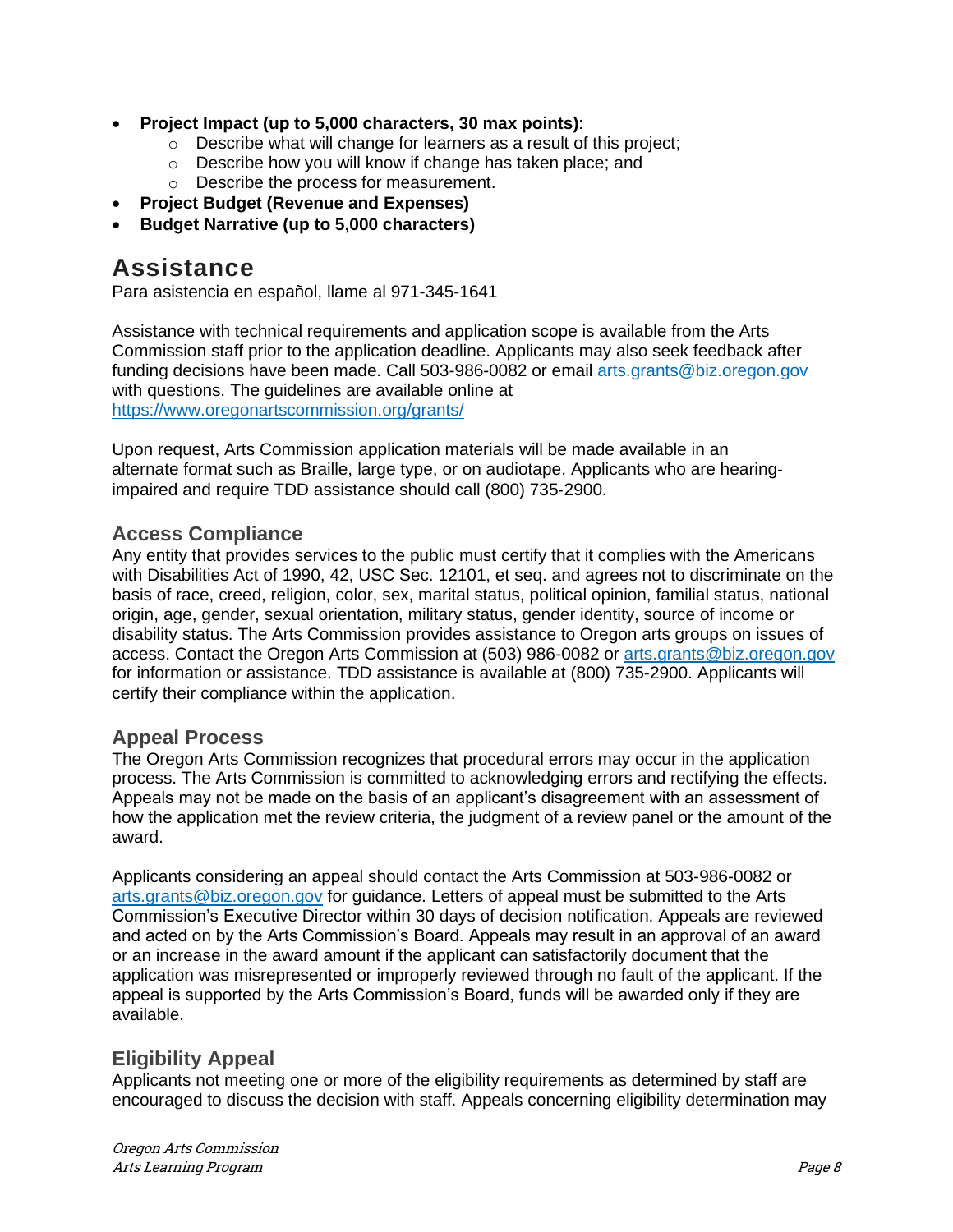be made. Letters of appeal must be submitted to the Arts Commission's Executive Director within 15 days from the decision. Appeals are reviewed and acted on by an Arts Commission committee. All decisions made by the Arts Commission board or committees are final.

#### <span id="page-8-0"></span>**Risk Assessment**

Prior to making awards, the Arts Commission checks all applicants against the federal active exclusion list. Organizations and individuals currently under active exclusion are not eligible to receive funds. For more information visit about active exclusions visit [www.SAM.gov.](http://www.sam.gov/)

#### <span id="page-8-1"></span>**Contact Information**

The contact for your panel category is:

Liora Sponko Senior Program Manager/ Interim Arts Education Coordinator 971-345-1641 liora.sponko@biz.oregon.gov

## <span id="page-8-2"></span>**If You Receive an Award**

#### <span id="page-8-3"></span>**Receiving Payment**

An award contract will be sent to the attention of the person who submitted the application. Before payment can be processed, a signed copy of the contract must be returned to the Arts Commission. Awards are comprised of Oregon state general funds and National Endowment for the Arts funding. Payment is typically not until October or later due to contracting and award timing from the NEA. Organizations are asked to plan accordingly.

Award recipients that have been previously funded by the Arts Commission must fulfill outstanding final reporting requirements before new funds will be distributed.

### <span id="page-8-4"></span>**Final Report**

Information is required from award recipients at the conclusion of the funding period. To help the Arts Commission report on the results of public funding, entities receiving awards must complete a final report. Final reports must be submitted within thirty (30) days of the completion of the funding period. All awardees are subject to periodic monitoring by the Oregon Arts Commission and must retain fiscal records for a period of three (3) years following completion of the funding period.

The following questions and data will be collected on the Final Report. Please track this information during the funding period.

- % of Arts Education
	- o 01: 50% or more funded activities are arts education
	- o 02: Less than 50% of the funded activities are arts education
	- o 99: None of this project involves arts education
- Number of Adults Engaged
- Number of Children Engaged
- Number of Artists Directly Involved
- Population Benefited by Race
	- o A: Asian
	- o B: Black/African American
	- o H: Hispanic/Latino

Oregon Arts Commission Arts Learning Program Page 9 (1999) and the state of the state of the state of the state of the state of the state of the state of the state of the state of the state of the state of the state of the state of the state of